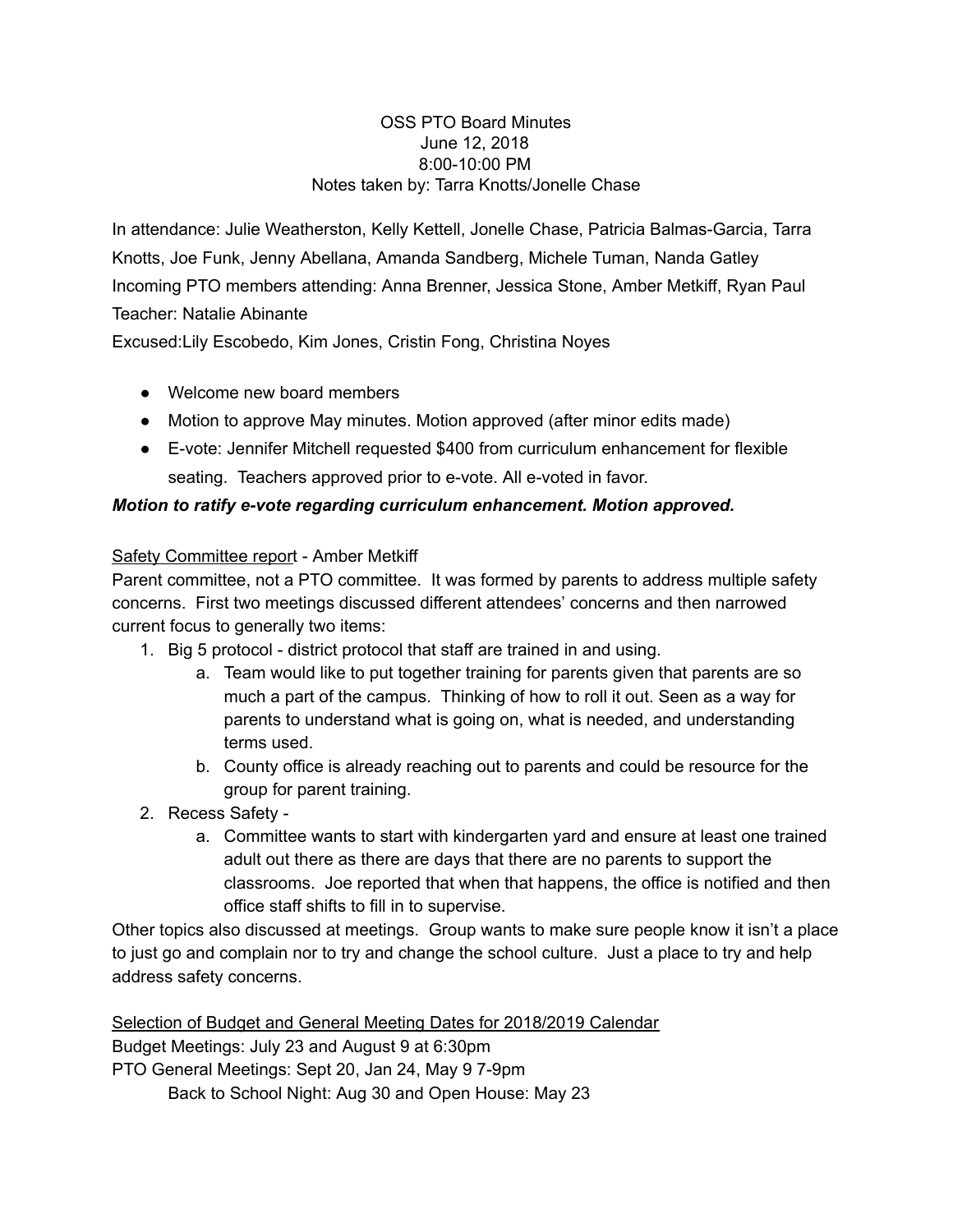## Fundraising Report - Jenny Abellana

Ideas for next year: Auction night with online component, alumni newsletter (would need a team to make happen), check-writing party, campaign for donations during school events with possible booth or giveaways like stickers or..., pushing corporate donation, using thermometer to encourage contributions, table at General Meeting to encourage contributions, some small social family nights like bowling or dinner out, color run, corporate sponsor on website (guidelines exist and need to be recovered), snap raise group Reminder to keep message of family donation drive economically sensitive to all of community

#### Treasurer Report - Patricia Balmas-Garcia

Not very different from previous  $\sim$  \$110,000 (86% of last year's budget) Expecting a little more income to reach \$115,000

#### Principal Report

Principal for a day was a success. Talent Show was a great success and thanks to coordinators. Barbara Ng is helping with administration and has been enjoying her time with the students. Julie Tarango, incoming principal, will attend the graduation tomorrow night, meet with Joe this week, and attend last day picnic.

## Teacher Report: - Natalie Abinante

Nothing to report from teachers.

Michele Tuman reports that she has a plan to send pre-budget questionnaire to teachers for budget feedback.

#### Website update - Natalie Abinante

Natalie reports that she is working with teachers individually to figure how each wants to incorporate information into their website home pages. She also plans to do an art webpage. She needs to put the link for amazon smile on website.

#### Parent Representative Check-in/Report

Request made for suggestions for improvement. Ideas were:

- Improve ombud parent rep communication. Suggestion made for parent rep to attend ombud - teacher meetings. Suggestion made to have agenda item of reminder for post board meeting communication to ombuds. Reminder to create sign ups for ombuds to attend board meetings and parent reps to attend district board meetings beginning of next year.
- Improve teacher communication/feedback. Suggestion for teacher questionnaire ask teachers what should be on the list for board meetings. Was suggested teachers ask for input from the rest of teachers at the prior staff meeting. Perhaps a process to effectively acquire this information can be set up.